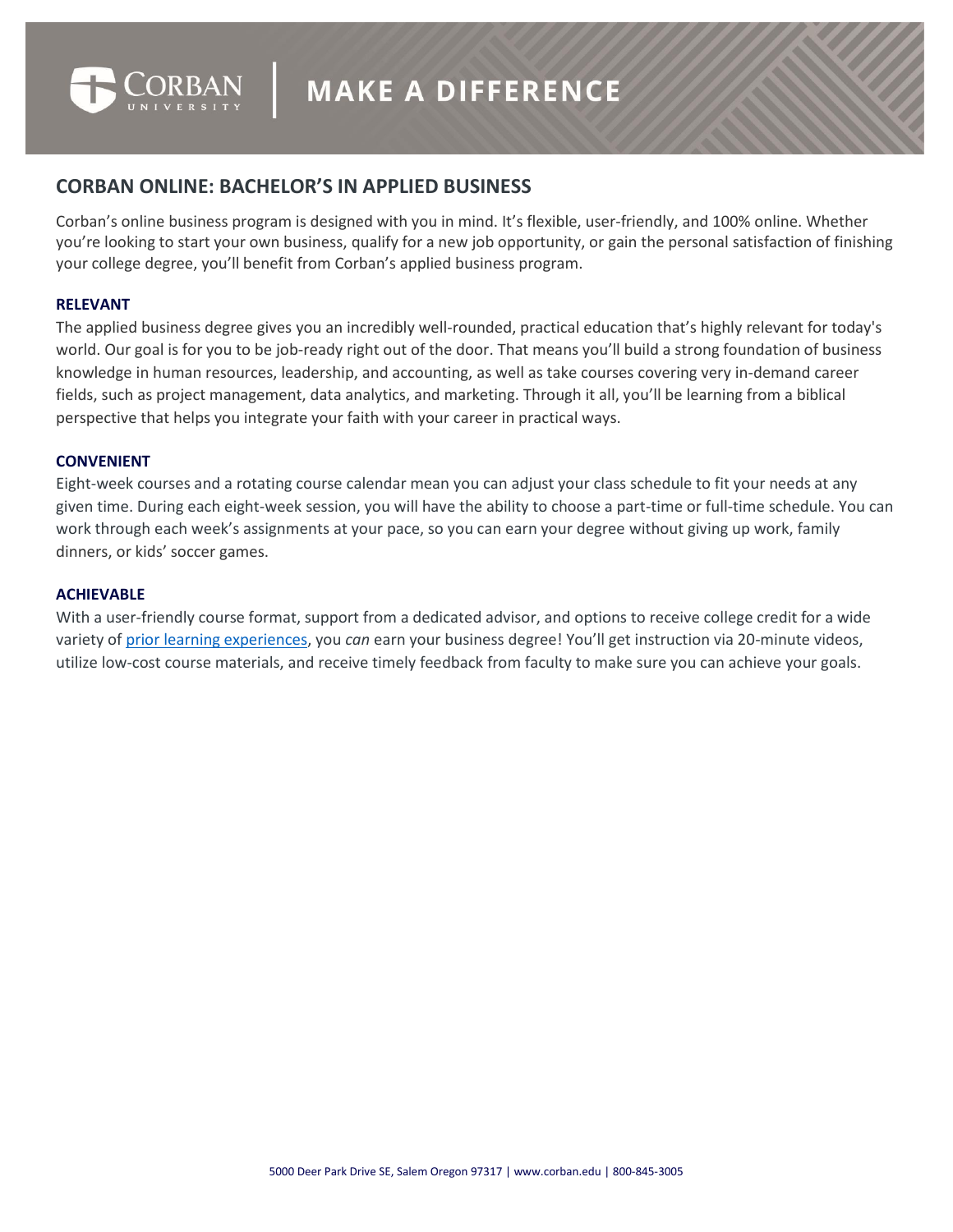

# **GRADUATION REQUIREMENTS**

## **GENERAL EDUCATION COURSES (60 CREDITS)**

General education courses are those required by the University for all bachelor's degree programs. These requirements include courses in Bible, communications, history, math, writing, science, humanities and other general education electives. Your general education credits can be taken at Corban or transferred from another accredited university.

## **APPLIED BUSINESS MAJOR COURSES (45 CREDITS)**

These required courses are a core part of your business degree and include:

| BUS220NT        | <b>Business Communications</b>               | 3 |
|-----------------|----------------------------------------------|---|
| BUS230NT        | Introduction to Management                   | 3 |
| BUS235NT        | <b>Accounting Basics</b>                     | 3 |
| BUS240NT        | <b>Survey of Economics</b>                   | 3 |
| BUS250NT        | <b>Survey of Marketing</b>                   | 3 |
| BUS325NT        | <b>Accounting &amp; Finance for Managers</b> | 3 |
| BUS340NT        | <b>Business Law &amp; Biblical Ethics</b>    | 3 |
| BUS355NT        | <b>Survey of Operations Management</b>       | 3 |
| BUS360NT        | Introduction to Human Resources              | 3 |
| BUS365NT        | Survey of Leadership                         | 3 |
| BUS370NT        | <b>Advanced Market Research</b>              | 3 |
| <b>BUS403NT</b> | Senior Capstone                              | 3 |
| BUS438NT        | <b>Project Management</b>                    | 3 |
| BUS453NT        | Entrepreneurship                             | 3 |
| <b>BUS455NT</b> | <b>Business Analytics</b>                    | 3 |
|                 |                                              |   |

## **ELECTIVE COURSES (15 CREDITS)**

Electives are your chance to explore other areas of interest. You may want to take additional Bible courses for an optional Bible minor, or you may transfer in an art class from your previous school. How you use these 15 credits is up to you.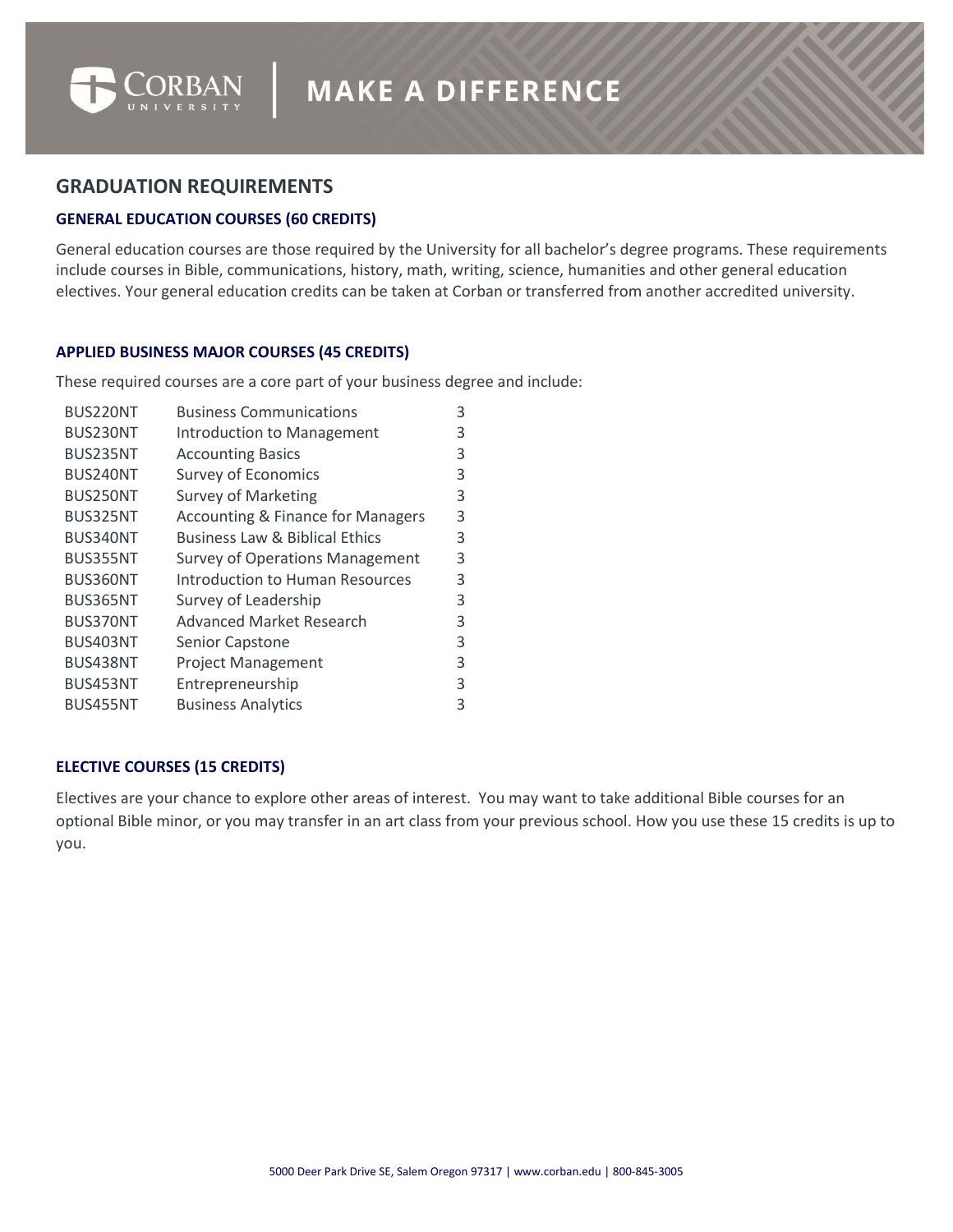

# **COURSE DESCRIPTIONS**

#### **BUS220NT BUSINESS COMMUNICATIONS (3)**

A practical approach to help leaders increase the effectiveness of their organizations. Students will produce a communications audit which covers superior/subordinate relations, network disorders, feedback processes, meeting strategies, and organizational speaking and writing.

#### **BUS230NT INTRODUCTION TO MANAGEMENT (3)**

A study of the theories and practices of the management of people, projects, and organizations. The focus of this course is on structure, processes, behavior, and ethics and includes discussion of non-profit organizations.

#### **BUS235NT ACCOUNTING BASICS (3)**

An introductory examination of how organizations measure performance from a financial perspective. Students learn the uses of financial statements, the significance of changes in financial position, and the basis upon which financial statements are derived and organized.

#### **BUS240NT SURVEY OF ECONOMICS (3)**

This course provides a non-technical introduction to the basic concepts in economics, with a focus on the United States. Using a small number of fundamental economic concepts, this course provides a foundation for informed decisionmaking regarding current economic debates.

#### **BUS250NT SURVEY OF MARKETING (3)**

This is an integrative course designed to apply marketing concepts in a variety of business applications. Emphasis will be on marketing strategy in the major areas of marketing management including customer identification, product and communication strategies, distribution, pricing, and control.

#### **BUS325NT ACCOUNTING AND FINANCE FOR MANAGERS (3)**

An introductory examination of how managers of organizations use and respond to financial performance measurements. Students learn how the measurements are derived and organized, how to measure and analyze the impact of change on the financial performance of an organization, and the application of quantitative measurement techniques to the operation of organizations.

## **BUS340NT BUSINESS LAW AND BIBLICAL ETHICS (3)**

The themes of this course include the nature and function of the law in our business society; obligations arising out of tort; and formation, performance, and discharge of contracts. Study of ethical behavior in the context of business. Topics include: the biblical foundation of ethics; applied philosophical ethics; ethical decision-making in business; historical case studies.

#### **BUS355NT SURVEY OF OPERATIONS MANAGEMENT (3)**

This class will examine operations, execution through planning, operating, and controlling production of goods and services. Topics include: waiting-line management, quality assurance, production systems, project management, and inventory management. Computer and quantitative models used in formulating managerial problems.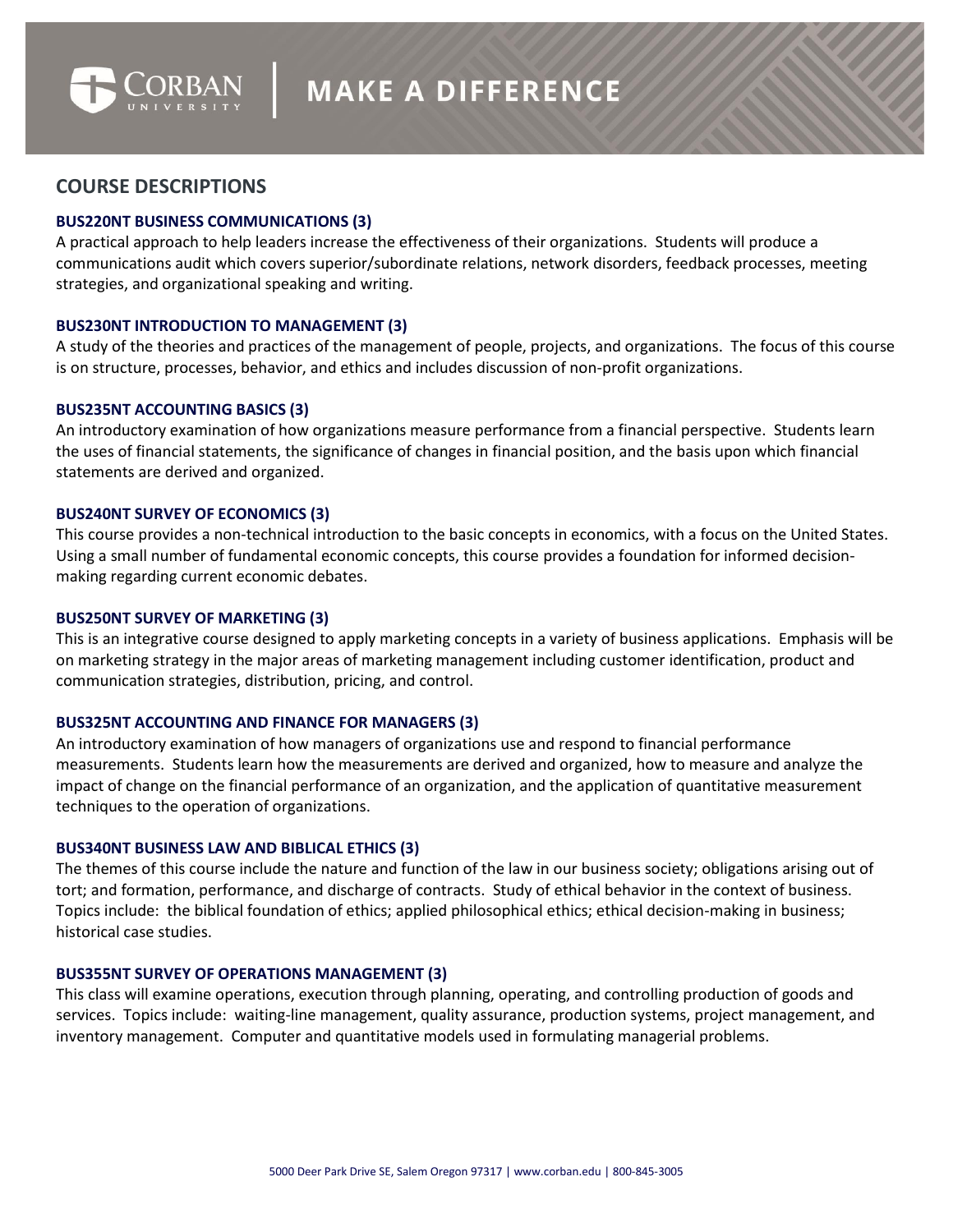

## **BUS360NT INTRODUCTION TO HUMAN RESOURCES (3)**

Students explore the values and perceptions of selected groups affecting social and economic life through an analysis of policies and practices regarding recruitment, selection, training, development, and compensation of employees. Special attention is given to Equal Employment Opportunity and Occupational Safety and Health Administration legislation through a series of case studies.

## **BUS365NT SURVEY OF LEADERSHIP (3)**

An investigation of leadership. Students will examine both traditional and contemporary leadership theories while developing an awareness of their own personal leadership capabilities.

## **BUS370NT ADVANCED MARKET RESEARCH (3)**

Market research is the engine that drives marketing business decision-making from refining target markets, vetting new products, and much more. This class will focus on formulating the research question, potential data sources, and methodologies on how to gather, analyze, and interpret data. Additionally, students will learn the art of presenting the research results in a compelling way.

## **BUS403NT SENIOR CAPSTONE (3)**

A demonstration through practical application of four major areas of business: management, operations, finances, and marketing. Students will provide consulting services to a start-up or existing business, write a comprehensive business plan, and make a public presentation of results to the student business community.

## **BUS438NT PROJECT MANAGEMENT (3)**

This course is on principles and practices. Students will learn the lifecycle of the project and how to integrate scope, time, cost, quality, and resource management into project management planning. They will learn the value of communications and stakeholder management as they work with risk management and real time project applications. Students will also learn to customize project management toolkits that are adaptive to project types, cultures, and environments.

## **BUS453NT ENTREPRENEURSHIP (3)**

Principles of entrepreneurship and management of the small, closely-held enterprise, from idea conception, strategic planning, start-up, and financing growth, to building a management team and transfer of ownership. Uses the case method to expose students to a variety of industries and issues.

## **BUS455NT BUSINESS ANALYTICS (3)**

This course is an introduction to data science, data analytics, and business intelligence. Students will learn the basics of transforming data into useful information for decision-making by mining, preparing, analyzing, and visualizing data. The course emphasizes skill development with data analytic tools.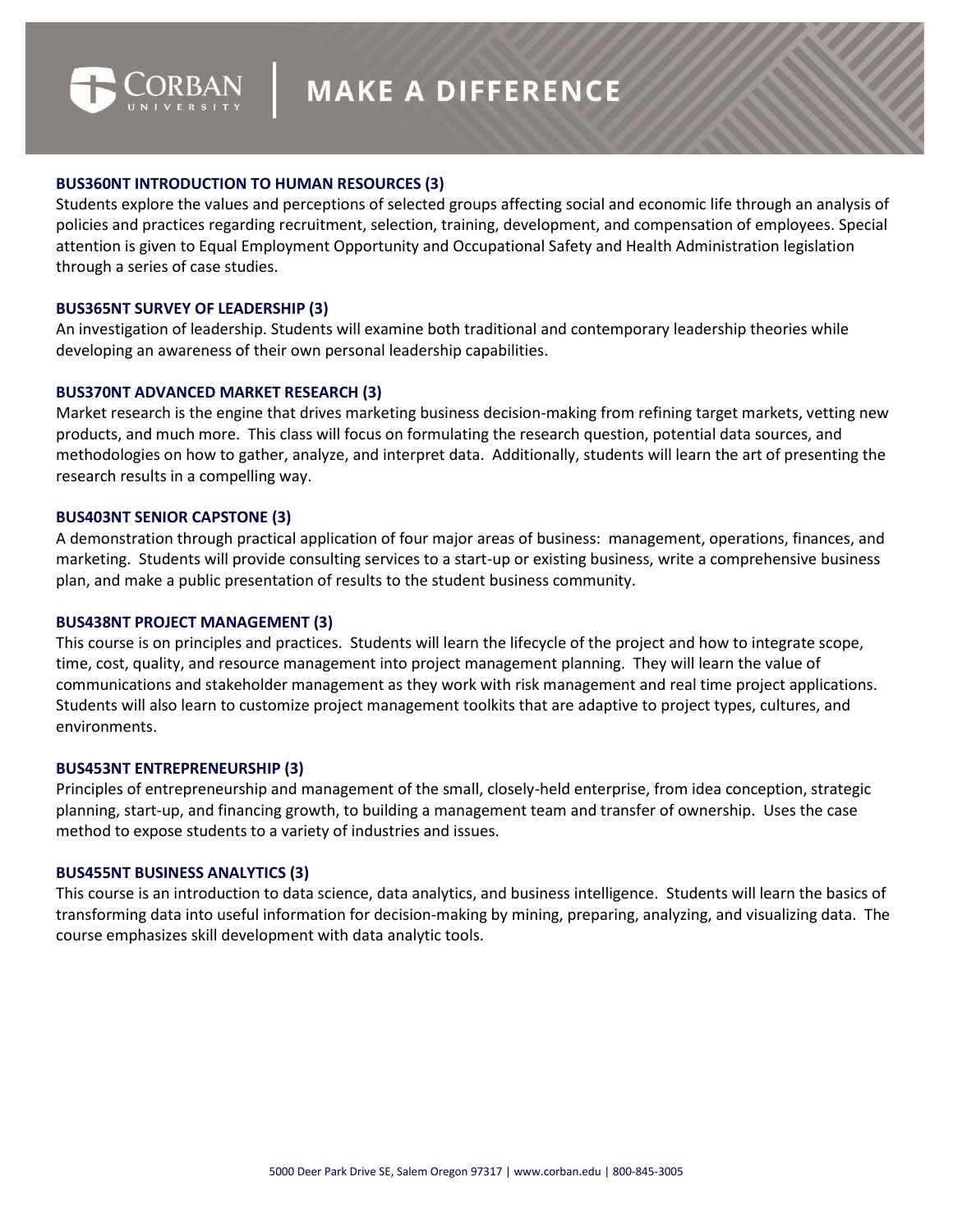

## **CORBAN ONLINE UNDERGRADUATE FAQ**

## **HOW MANY CREDITS DO I NEED TO GRADUATE?**

120 semester credits are needed to earn a bachelor's degree.

#### **IS THERE A MINIMUM NUMBER OF CREDITS I NEED TO COMPLETE AT CORBAN UNIVERSITY?**

**Students must complete at least 30 semester credits through Corban** in order to be awarded a degree from Corban University.

#### **CAN I TRANSFER IN CREDITS FROM ANOTHER COLLEGE OR UNIVERSITY?**

Yes, credits can be transferred from a regionally accredited community college, or four-year college or university. Transfer credits will be evaluated and applied to Corban University's graduation requirements.

#### **WILL ALL OF MY PREVIOUS COURSEWORK TRANSFER?**

Coursework will typically transfer if it is from an accredited institution, was taken at 100 level or higher and passed with at least a C-. Some previous coursework may transfer to Corban University but not meet degree requirements.

#### **CAN I GET CREDIT FOR WORK AND LIFE EXPERIENCES?**

Yes! Corban awards college credit that you can apply toward your degree for prior learning experiences such as professional training, work or family experiences, ministry involvement, or foreign languages. Learn more about credit for prior learning [here.](https://www.corban.edu/academics/online-programs/prior-learning-assessment/)

# **CORBAN ONLINE UNDERGRADUATE TUITION & FEES**

| <b>TUITION</b>              | <b>COST PER CREDIT</b>                                                      | <b>CREDITS</b>                            |  |
|-----------------------------|-----------------------------------------------------------------------------|-------------------------------------------|--|
| <b>Online Undergraduate</b> | \$440                                                                       | 120 (may vary if you transfer credits in) |  |
| <b>FEES</b>                 | <b>COST</b>                                                                 |                                           |  |
| <b>Tuition Deposit</b>      | \$100                                                                       |                                           |  |
| <b>Technology Fee</b>       | \$40 each semester                                                          |                                           |  |
| <b>Graduation Fee</b>       | \$140                                                                       |                                           |  |
| <b>Course Fees</b>          | Varies (some courses may have fees to cover the cost of provided materials) |                                           |  |

#### **ESTIMATED PER SEMESTER COST**

Part-time Semester: \$2,680 (6 semester credits, including technology fee)

Full-time Semester: \$5,320 (12 semester credits, including technology fee)